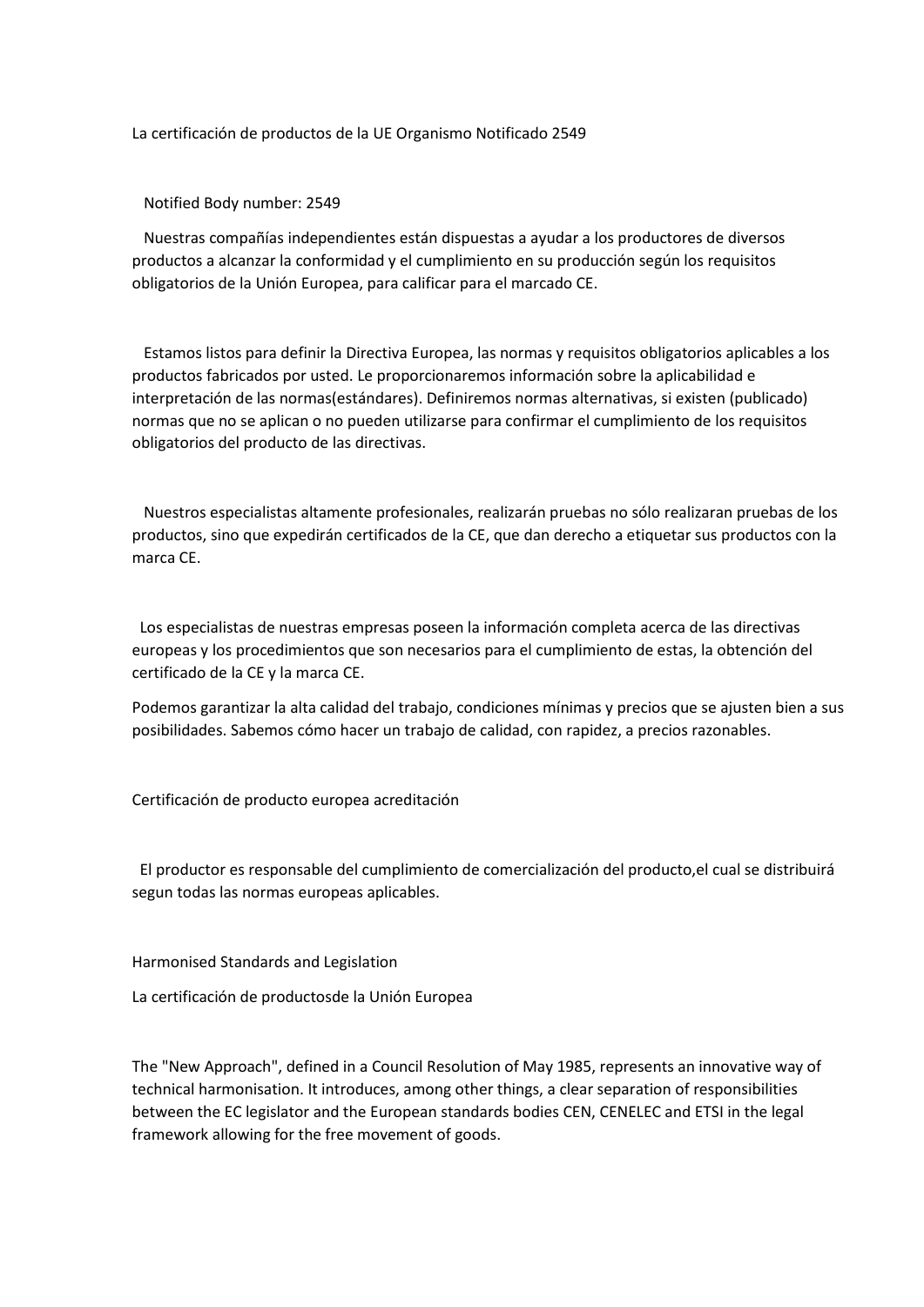European Commission directives define the "essential requirements", e.g., protection of health and safety that goods must meet when they are placed on the market.

The European standards bodies have the task of drawing up the corresponding technical specifications meeting the essential requirements of the directives, compliance with which will provide a presumption of conformity with the essential requirements. Such specifications are referred to as "harmonised standards".

The establishment of an internal market based upon the free movement of goods critically depends upon an adequate level of technical harmonization. Since 1985, the "new approach to harmonisation and standardisation" has represented a major change in dealing with the drafting of directives which are proposed in application of Art. 100A of the Treaty.

Such a new approach is based on a few key principles:

 there is a clear separation between the European Economic Community (EEC) legislation and European standardisation;

 EEC legislative harmonisation (e.g. EEC Directives) is limited to the essential requirements (safety requirements of general interest) needed to ensure the free movement of products throughout the Community;

 the task of drawing up the corresponding technical specifications is entrusted to the standardisation bodies;

 products manufactured in conformity with harmonised standards are presumed to be conformant to the essential requirements;

 standards are not mandatory, they remain voluntary Alternate paths are possible but the producer has an obligation to prove his products are conformant to the essential requirements;

 standards must offer a guarantee of quality with regard to the essential requirements of the directives;

 public authorities are still responsible for the protection requirements on their territory (e.g. market surveillance);

 safety clauses require the Member States to take all appropriate measures to withdraw unsafe products from the market.

In comparison with the former directives, some improvements have to be noted since the new approach:

deals with large families of products (e.g. machinery, toys, etc.);

covers horizontal risks (e.g. EMC) and not specific products;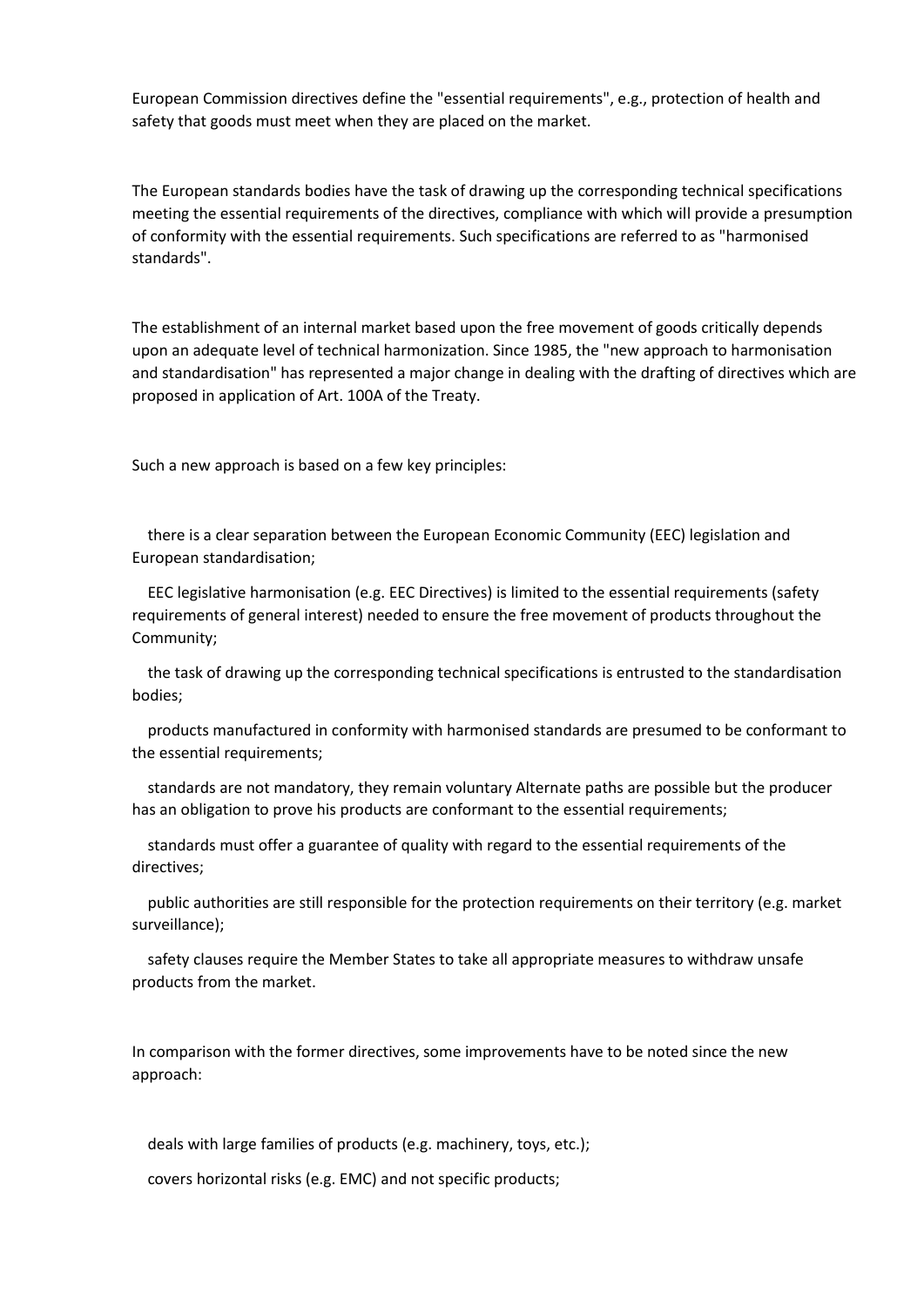establishes a close co-operation between public authorities and market operators;

 is based on total harmonisation (replacing diverging national legislation) as compared to optional harmonisation (dual regime).

A summary of the key features of the "New Approach" would not be complete without mentioning the degree of flexibility which is allowed in most of the directives. The flexibility of the "New Approach" is linked to the following features:

it indicates what has to be achieved but not the details of the corresponding technical solutions;

it presents different options for conformity assessment (see the "global approach");

it does not necessitate regular adaptation to technical progress.

The "New Approach" directives are supported by "harmonised standards" which play a significant role in ensuring their application. Such standards have first the characteristics inherent to European standards:

 the standards (typically EN, ETSs) are drafted by one of three European Standards Organisations (CEN, CENELEC, ETSI);

the work is based on consensus;

 standards are adopted after a public inquiry with the national votes based on corresponding weighting features;

 standards remain voluntary but their transposition into national standards and the withdrawal of diverging national standards is mandatory according to the internal rules of the European Standards Organisations.

Within the context of the "New Approach" additional conditions are superposed to the European standards to cover the specific role of harmonised standards:

 the Commission issues a standardisation mandate according to the procedure of Directive 98/34/EC (consolidating Directive 83/189/EEC);

the standards are developed in taking due account of the essential requirements;

 the reference of the standard is published in the Official Journal with the indication of the Directive for which the presumption of conformity should apply.

Harmonised Standards and Legislation

La certificación de productosde la Unión Europea

The "New Approach", defined in a Council Resolution of May 1985, represents an innovative way of technical harmonisation. It introduces, among other things, a clear separation of responsibilities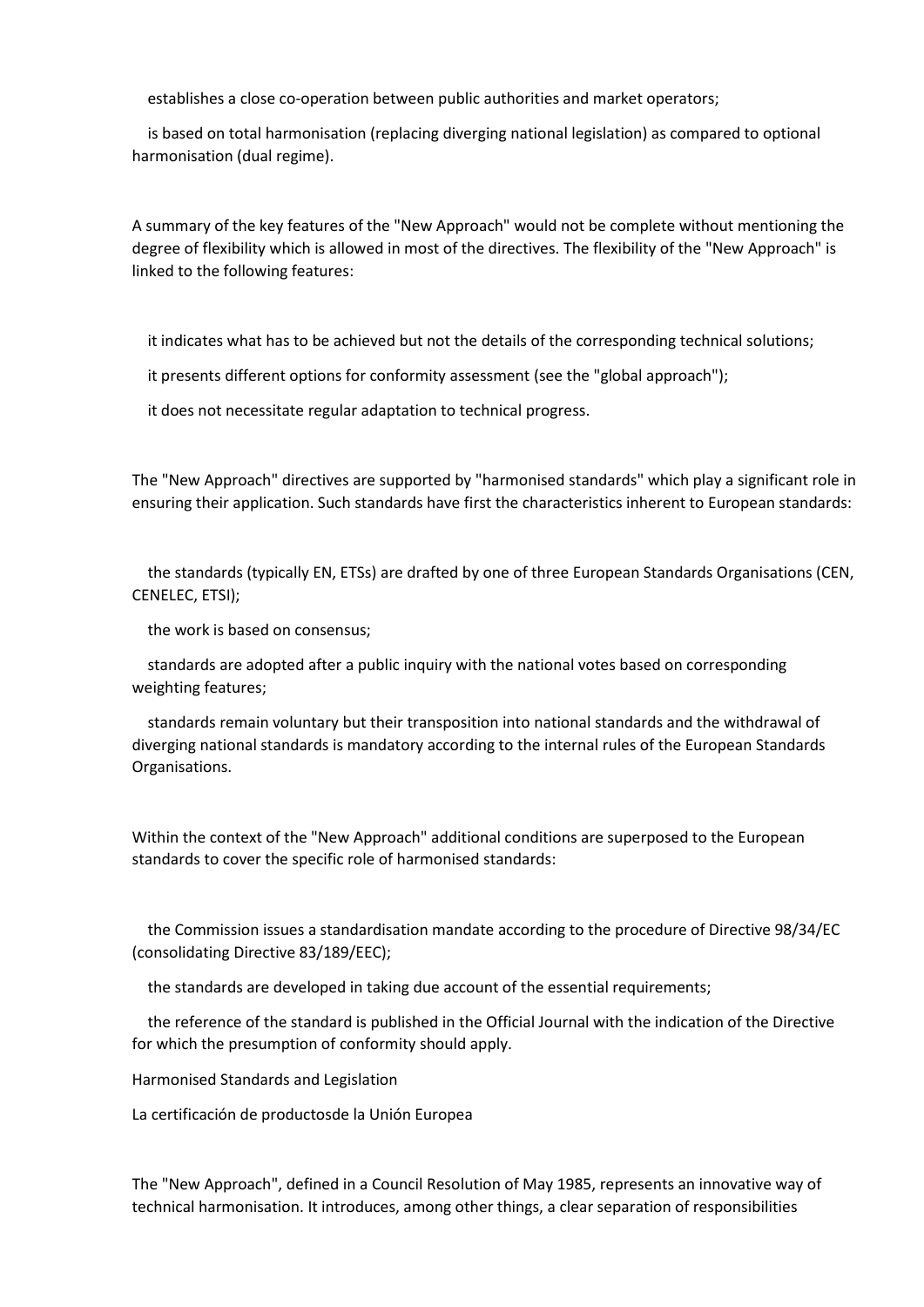between the EC legislator and the European standards bodies CEN, CENELEC and ETSI in the legal framework allowing for the free movement of goods.

European Commission directives define the "essential requirements", e.g., protection of health and safety that goods must meet when they are placed on the market.

The European standards bodies have the task of drawing up the corresponding technical specifications meeting the essential requirements of the directives, compliance with which will provide a presumption of conformity with the essential requirements. Such specifications are referred to as "harmonised standards".

The establishment of an internal market based upon the free movement of goods critically depends upon an adequate level of technical harmonization. Since 1985, the "new approach to harmonisation and standardisation" has represented a major change in dealing with the drafting of directives which are proposed in application of Art. 100A of the Treaty.

Such a new approach is based on a few key principles:

 there is a clear separation between the European Economic Community (EEC) legislation and European standardisation;

 EEC legislative harmonisation (e.g. EEC Directives) is limited to the essential requirements (safety requirements of general interest) needed to ensure the free movement of products throughout the Community;

 the task of drawing up the corresponding technical specifications is entrusted to the standardisation bodies;

 products manufactured in conformity with harmonised standards are presumed to be conformant to the essential requirements;

 standards are not mandatory, they remain voluntary Alternate paths are possible but the producer has an obligation to prove his products are conformant to the essential requirements;

 standards must offer a guarantee of quality with regard to the essential requirements of the directives;

 public authorities are still responsible for the protection requirements on their territory (e.g. market surveillance);

 safety clauses require the Member States to take all appropriate measures to withdraw unsafe products from the market.

In comparison with the former directives, some improvements have to be noted since the new approach: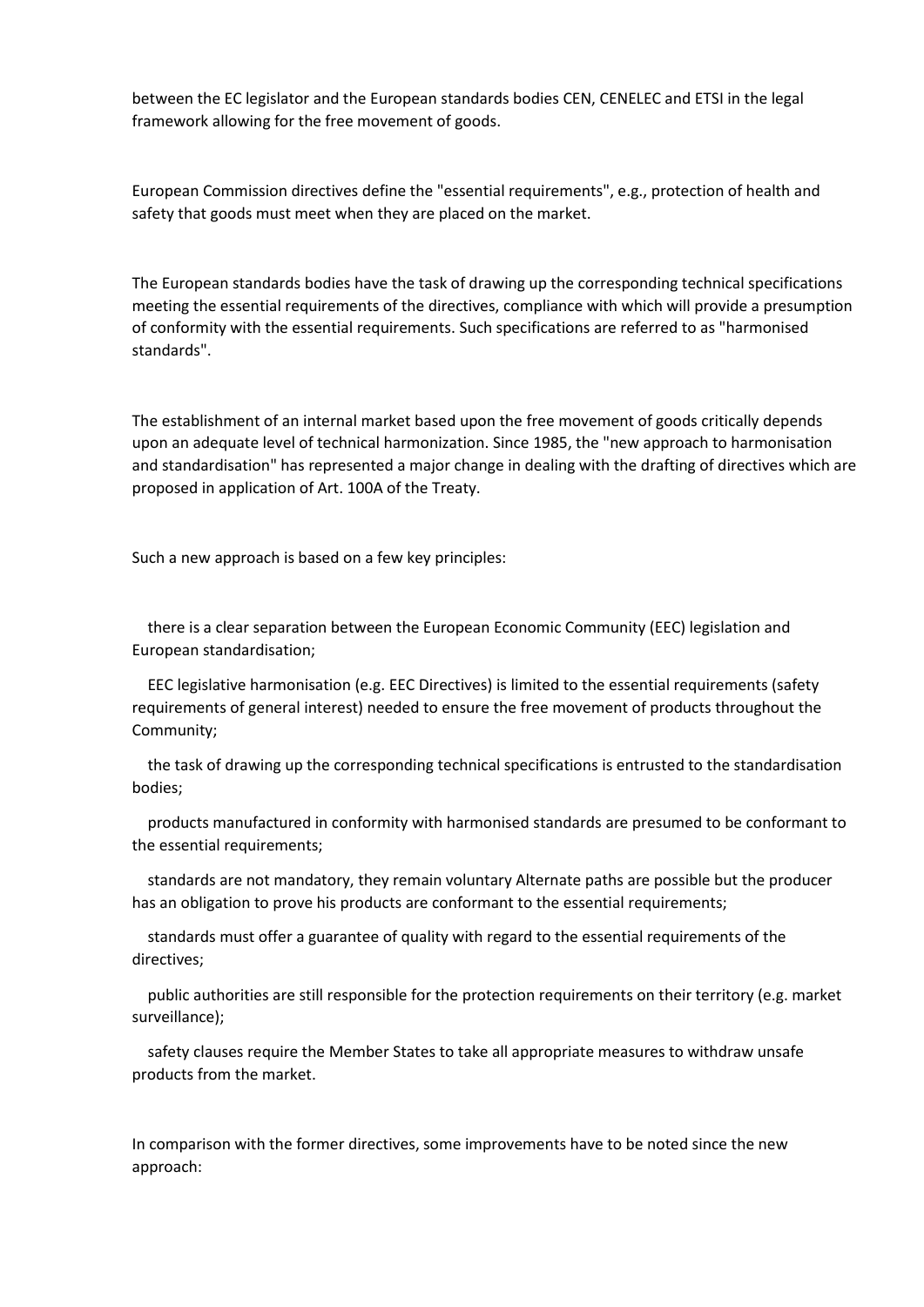deals with large families of products (e.g. machinery, toys, etc.);

covers horizontal risks (e.g. EMC) and not specific products;

establishes a close co-operation between public authorities and market operators;

 is based on total harmonisation (replacing diverging national legislation) as compared to optional harmonisation (dual regime).

A summary of the key features of the "New Approach" would not be complete without mentioning the degree of flexibility which is allowed in most of the directives. The flexibility of the "New Approach" is linked to the following features:

it indicates what has to be achieved but not the details of the corresponding technical solutions;

it presents different options for conformity assessment (see the "global approach");

it does not necessitate regular adaptation to technical progress.

The "New Approach" directives are supported by "harmonised standards" which play a significant role in ensuring their application. Such standards have first the characteristics inherent to European standards:

 the standards (typically EN, ETSs) are drafted by one of three European Standards Organisations (CEN, CENELEC, ETSI);

the work is based on consensus;

 standards are adopted after a public inquiry with the national votes based on corresponding weighting features;

 standards remain voluntary but their transposition into national standards and the withdrawal of diverging national standards is mandatory according to the internal rules of the European Standards Organisations.

Within the context of the "New Approach" additional conditions are superposed to the European standards to cover the specific role of harmonised standards:

 the Commission issues a standardisation mandate according to the procedure of Directive 98/34/EC (consolidating Directive 83/189/EEC);

the standards are developed in taking due account of the essential requirements;

 the reference of the standard is published in the Official Journal with the indication of the Directive for which the presumption of conformity should apply.

It should be noted that the European Standards Organisations are introducing internal assessment procedures to ensure the essential requirements have been effectively taken into account and directives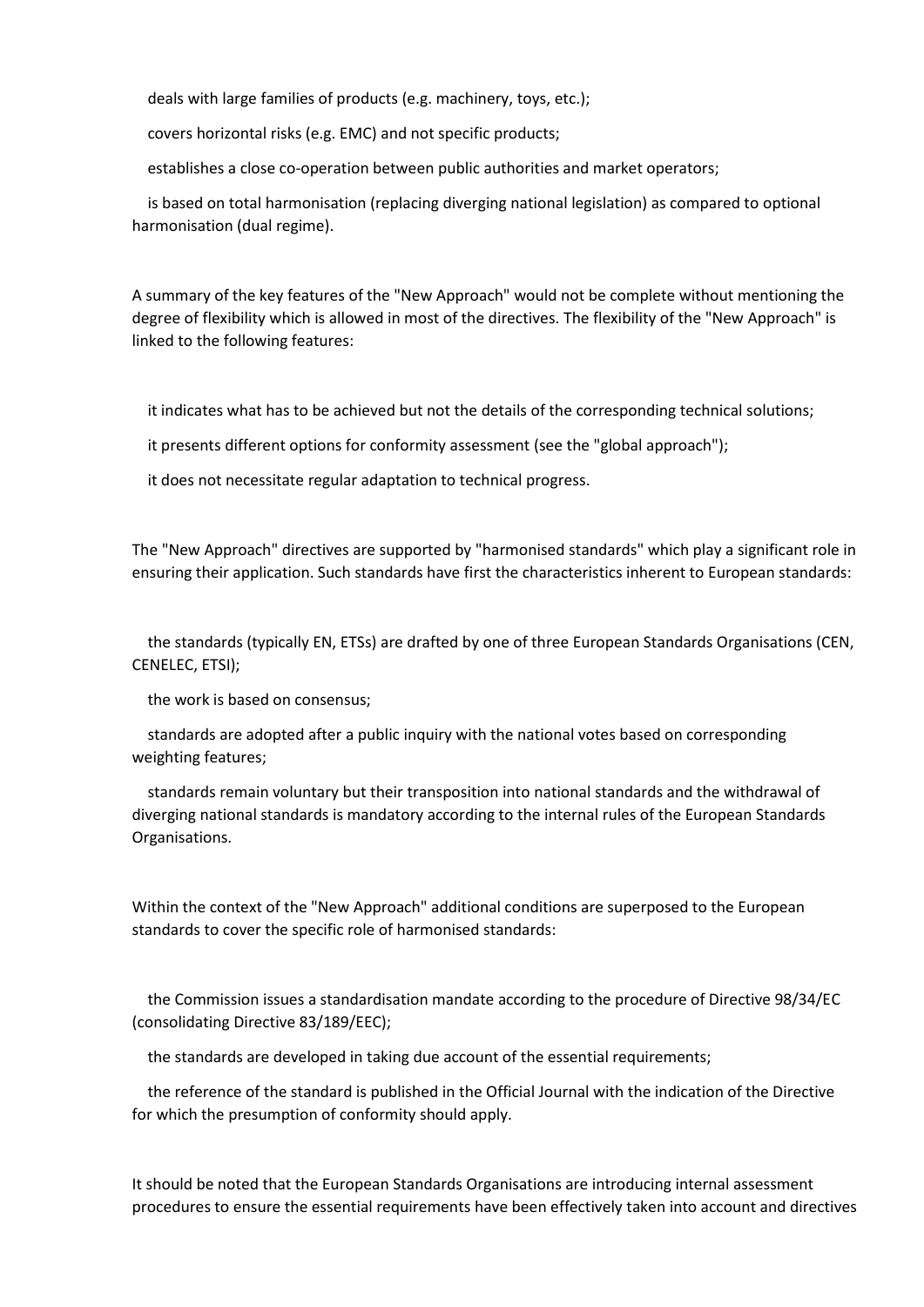might include specific procedures which can be applied whenever a standard has been found inadequate to fulfil the role it had been assigned under the EC legislation (e.g. use of a safeguard clause).

Certificación CE, Entrega de los productos en la Unión Europea

La Unión Europea marcado CE

En caso de suministro de productos a países de la UE y productos que posean la marca con el signo CE, siga estos pasos:

-Determinar:bajo el efecto de qué directiva (o directivas), del "nuevo" enfoque cae la producción;

-De establecer un procedimiento ( "módulo") para la evaluación de la conformidad de los productos;

-Determinar qué normas europeas armonizadas existen para estos productos;

-Comprobar si existen en los países donde se realizará la comercialización de los productos, los requisitos obligatorios nacionales (normas nacionales, los requisitos para el etiquetado o el envasado);

-Garantizar que los productos cumplan con los requisitos establecidos por las directivas vigentes(información sobre los productos y protocolos de prueba);

-De las directivas aplicables a determinados productos, determinar si existe la necesidad de realizar una evaluación independiente de conformidad de los productos por un organismo autorizado;

-Mantener la documentación técnica exigida por las directivas pertinentes. Dicha documentación debe ser compatible con los requisitos del procedimiento.

preparar una declaración de conformidad y de interés para su prueba. La Declaración y la documentación técnica deben estar a disposición de las autoridades competentes de los países de la UE en su primera solicitud;

aplicar la marca CE en los productos y / o envasado, así como la documentación de acompañamiento exigidos por las directivas pertinentes.

Directivas de la UE

Los principales instrumentos jurídicos de la Unión Europea, la creación obligatoria para la aplicación y los requisitos de rendimiento de los productos son la Directiva de la UE. La directiva de la UE define los objetivos a ser alcanzados por los países de la Unión Europea, dando a cada uno de ellos la oportunidad de desarrollar su propia legislación para aplicar los requisitos obligatorios de la Directiva.

Las empresas en el Centro Internacional para la Certificación de Calidad pueden ofrecer pruebas y certificación para las siguientes directivas de la UE:

Directiva 88/378/CEE Safety of toys Directive - la Directiva de Seguridad de los juguetes.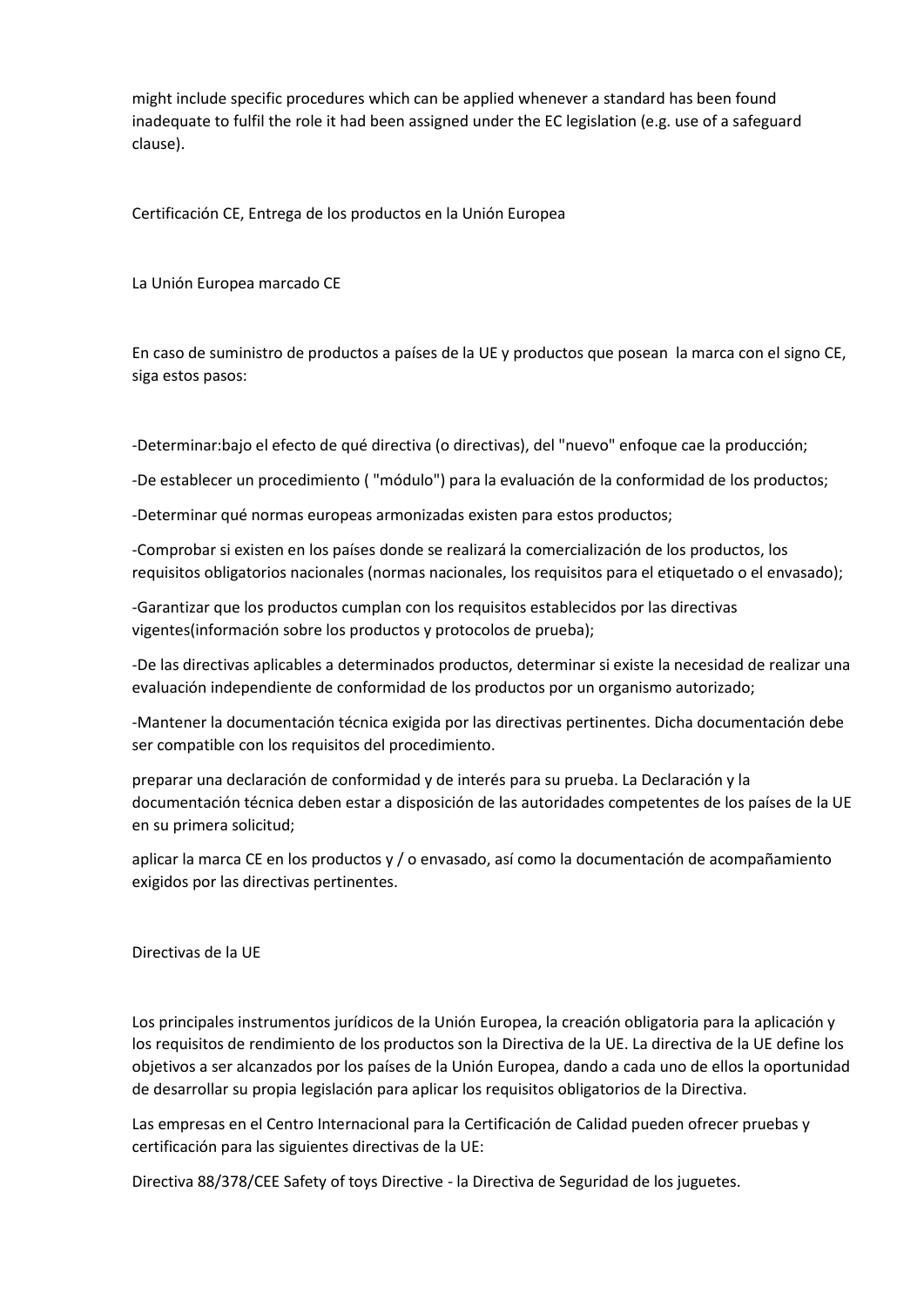Directiva 89/106/CEE Construction products Directive - Directiva de Productos de construcción . (Directiva CPD)

Directiva 89/686/CEE Personal protective equipment Directive (PPE)-Directiva de equipo de protección personal (Directiva PPE)

Directiva 90/384/CEE Non-automatic weighing instruments Directive (NAWI) directiva de funcionamiento no automático, instrumentos de pesaje (Directiva NAWI).

Directiva 92/42/CEE Hot-water boilers Directive - calderas de agua caliente, los requisitos de rendimiento para las nuevas calderas de agua caliente, que utilizan combustibles líquidos o gaseosos.

Directiva 93/15/CEE Explosives for civil uses Directive - Explosivos de uso civil .

Directiva 2007/47//CE (93/42/CEE) Medical devices Directive (MDD) - La Directiva de dispositivos médicos (Directiva MDD).

Directiva 94/9/CE Equipment and protective systems intended for use in potentially explosive atmospheres Directive (ATEX) - Equipos y sistemas de protección para uso en atmósferas potencialmente explosivas (Directiva ATEX).

Directiva 95/16/CE Lifts - Ascensores.

Directiva 97/23/CE Pressure equipment Directive (PED) - sistemas e instalaciones funcionando a presión (Directiva PED)

Directiva 1999/5/CE Radio and telecommunications terminal equipment Directive (R&TTE) de radio y equipos terminales de telecomunicación (Directiva R&TTE)

Directiva 2004/22/CE Measuring Instruments Directive (MID) - Directiva sobre instrumentos de medida (Directiva MID).

Directiva 2004/108/CE Electromagnetic compatibility (Directiva EMC) - de la compatibilidad electromagnética.

Directiva 2006/42/CE Machinery - maquinarias (Directiva MD)

Directiva 2006/95/CE (ex-73/23/EEC) Low voltage Directive (LVD) -Directiva de baja tensión (Directiva LVD)

Directiva 2009/105/CE (ex-87/404/EEC) Simple pressure vessels Directive - Recipientes a presión simple.

Directiva 2009/142/CE (ex-90/396/EEC) (DIrectiva GAD) Appliances burning gaseous fuels Directive aparatos de combustibles gaseosos. (GAD Directiva)

Directiva 2000/9/CE del Parlamento Europeo y del Consejo, de 20 de marzo de 2000, relativa a las instalaciones de transporte de personas por cable

Directiva (90/385/CEE) DEL CONSEJO de 20 de junio de 1990 relativa a la aproximación de las legislaciones de los Estados miembros sobre los productos sanitarios implantables activos

Directiva 98/79/CE DEL PARLAMENTO EUROPEO Y DEL CONSEJO de 27 de octubre de 1998 sobre productos sanitarios para diagnóstico in vitro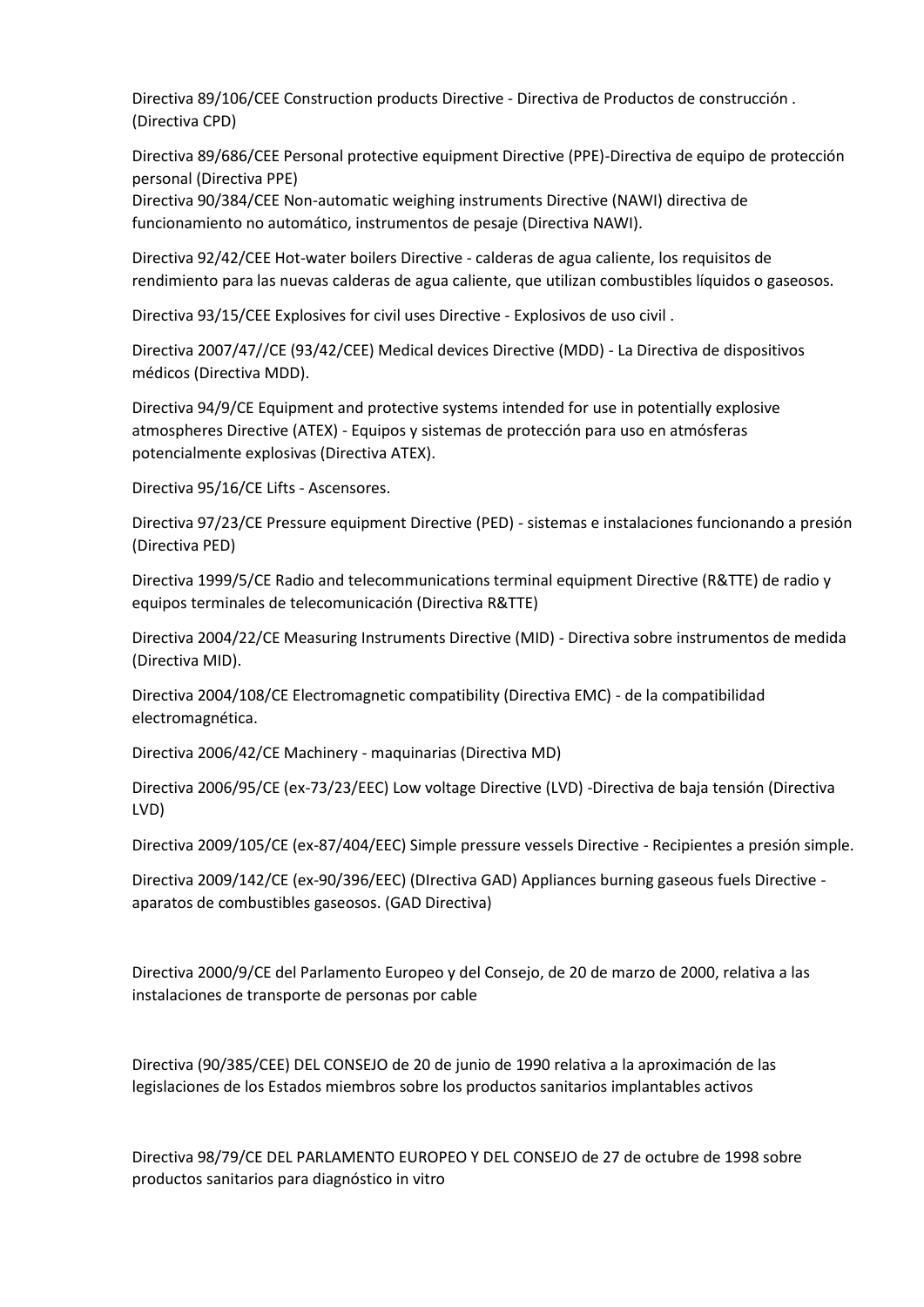Directiva 94/25/CE del Parlamento Europeo y del Consejo, de 16 de junio de 1994, relativa a la aproximación de las disposiciones legales, reglamentarias y administrativas de los Estados miembros relativas a embarcaciones de recreo

Nueva directiva de la UE

DIRECTIVA 2014/28/UE DEL PARLAMENTO EUROPEO Y DEL CONSEJO de 26 de febrero de 2014

relativa a la armonización de las legislaciones de los Estados miembros en materia de comercialización y control de explosivos con fines civiles (refundición)

DIRECTIVA 2014/29/UE DEL PARLAMENTO EUROPEO Y DEL CONSEJO de 26 de febrero de 2014 sobre la armonización de las legislaciones de los Estados miembros en materia de comercialización de los recipientes a presión simples

DIRECTIVA 2014/30/UE DEL PARLAMENTO EUROPEO Y DEL CONSEJO de 26 de febrero de 2014 sobre la armonización de las legislaciones de los Estados miembros en materia de compatibilidad electromagnética (refundición)

DIRECTIVA 2014/31/UE DEL PARLAMENTO EUROPEO Y DEL CONSEJO de 26 de febrero de 2014 sobre la armonización de las legislaciones de los Estados miembros en materia de comercialización de instrumentos de pesaje de funcionamiento no automático (refundición)

DIRECTIVA 2014/32/UE DEL PARLAMENTO EUROPEO Y DEL CONSEJO de 26 de febrero de 2014 sobre la armonización de las legislaciones de los Estados miembros en materia de comercialización de instrumentos de medida (refundición)

DIRECTIVA 2014/33/UE DEL PARLAMENTO EUROPEO Y DEL CONSEJO de 26 de febrero de 2014 sobre la armonización de las legislaciones de los Estados miembros en materia de ascensores y componentes de seguridad para ascensores

DIRECTIVA 2014/34/UE DEL PARLAMENTO EUROPEO Y DEL CONSEJO de 26 de febrero de 2014 sobre la armonización de las legislaciones de los Estados miembros en materia de aparatos y sistemas de protección para uso en atmósferas potencialmente explosivas (refundición)

DIRECTIVA 2014/35/UE DEL PARLAMENTO EUROPEO Y DEL CONSEJO de 26 de febrero de 2014 sobre la armonización de las legislaciones de los Estados miembros en materia de comercialización de material eléctrico destinado a utilizarse con determinados límites de tension (refundición)

marca CE (Marca CE)

Parliamentary questions

9 January 2008

P-5938/2007

Answer given by Mr Verheugen on behalf of the Commission

The Commission is aware that there exists the misconception attributing CE marking the meaning 'Chinese export'. The Commission is not aware of the existence of a 'China export mark' but considers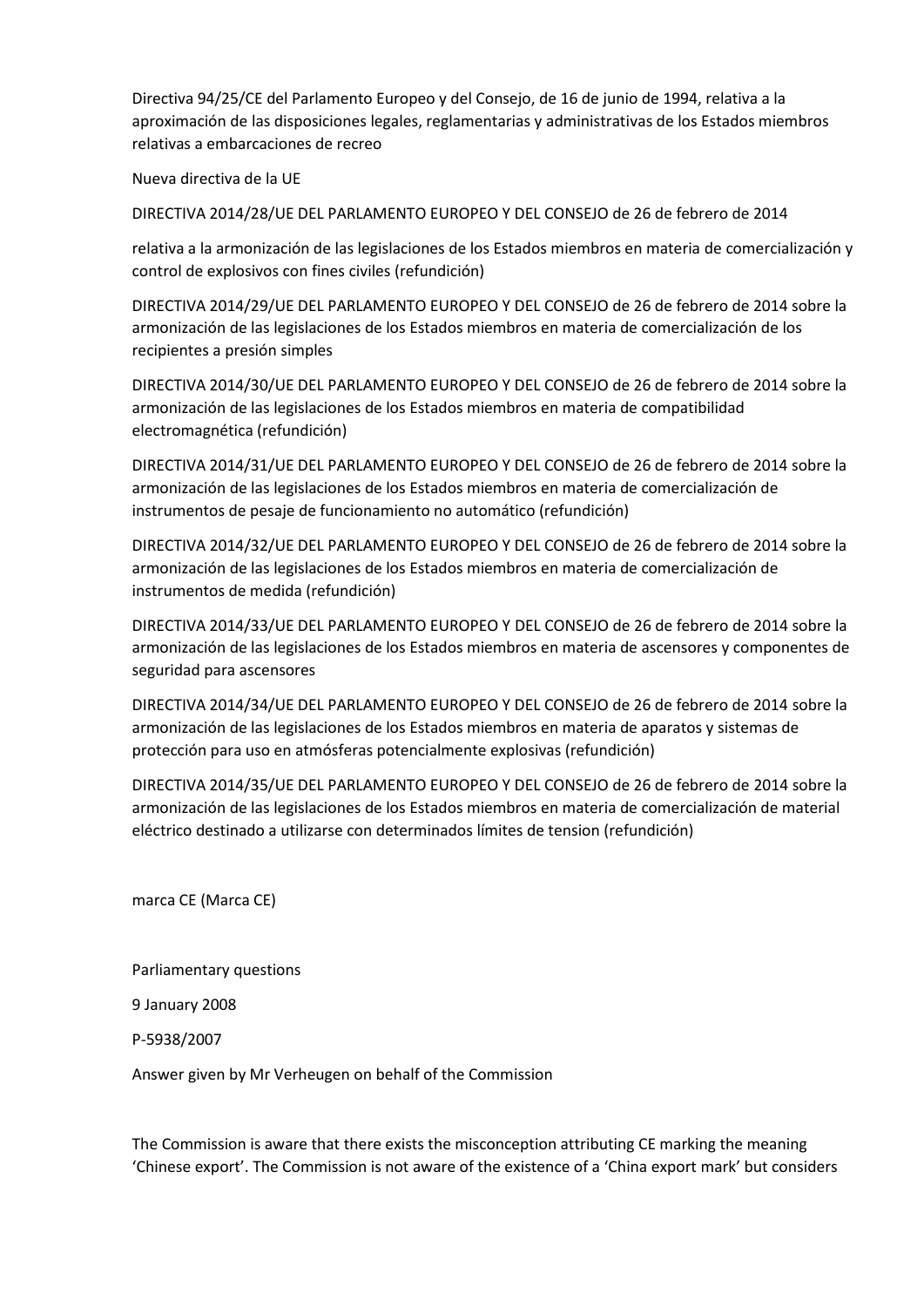that the mark the Honourable Member refers to constitute the CE marking as foreseen in the European legislation without, however, respecting the dimensions and proportions prescribed therein.

The Commission is aware that CE marking, like any other mark, is misused, e.g. CE marking is affixed to products which do not fulfil the requirements and conditions for its affixing or it is affixed to products for which the affixing is not foreseen. There are also cases where, whilst the product is in compliance with the applicable requirements the CE marking itself does not respect the formal requirements, namely the form of the CE marking or the dimensions and proportions prescribed in the legislation.

The Commission considers market surveillance to be the crucial element to prevent CE marking from being misused. According to the principle of subsidiarity market surveillance is primarily a task of the Member States. Products bearing CE marking although they do not comply with the applicable requirements must be identified by the national competent authorities and subsequently be withdrawn from the market.

As market surveillance does not work on a uniform level throughout the EU the Commission deems it necessary to establish a comprehensive Community legislative framework in order to ensure coherent market surveillance. The Commission, therefore, proposed a draft Regulation setting out the requirements for market surveillance relating to the marketing of products(1). This draft Regulation aims at strengthening market surveillance for industrial products and making it more effective and more efficient in all Member States, consumer goods already being covered by the General Product Safety Directive(2). The proposal sets out minimum requirements in terms of resources and surveillance activities and establishes cooperation and information obligations between authorities, both on a national level and across borders. Furthermore, it will establish an obligation for Member States to execute appropriate checks on the characteristics of a product on an adequate scale before it is released for free circulation. In addition it will introduce the possibility for national authorities to destroy noncompliant products. It also provides for the legal basis for Member States to impose sanctions in the case of misuse which should serve as a deterrent. However, it is up to Member States to actually use this power.

The Commission is in constant discussion with Chinese authorities in order to ensure that Chinese exporters respect Community legislation.

The Commission has already initiated the procedure to register CE marking as a Community collective trademark. National market surveillance authorities will have an additional means to take legal action against manufacturers providing non-compliant products and misusing CE marking. In addition, economic operators/competitors will be entitled to bring proceedings for infringement and to claim for compensation.

RoHS Directive 2011/65/EU (RoHS 2) Directiva 2002/95/CE (RoHS) - Restricción de Sustancias Peligrosas.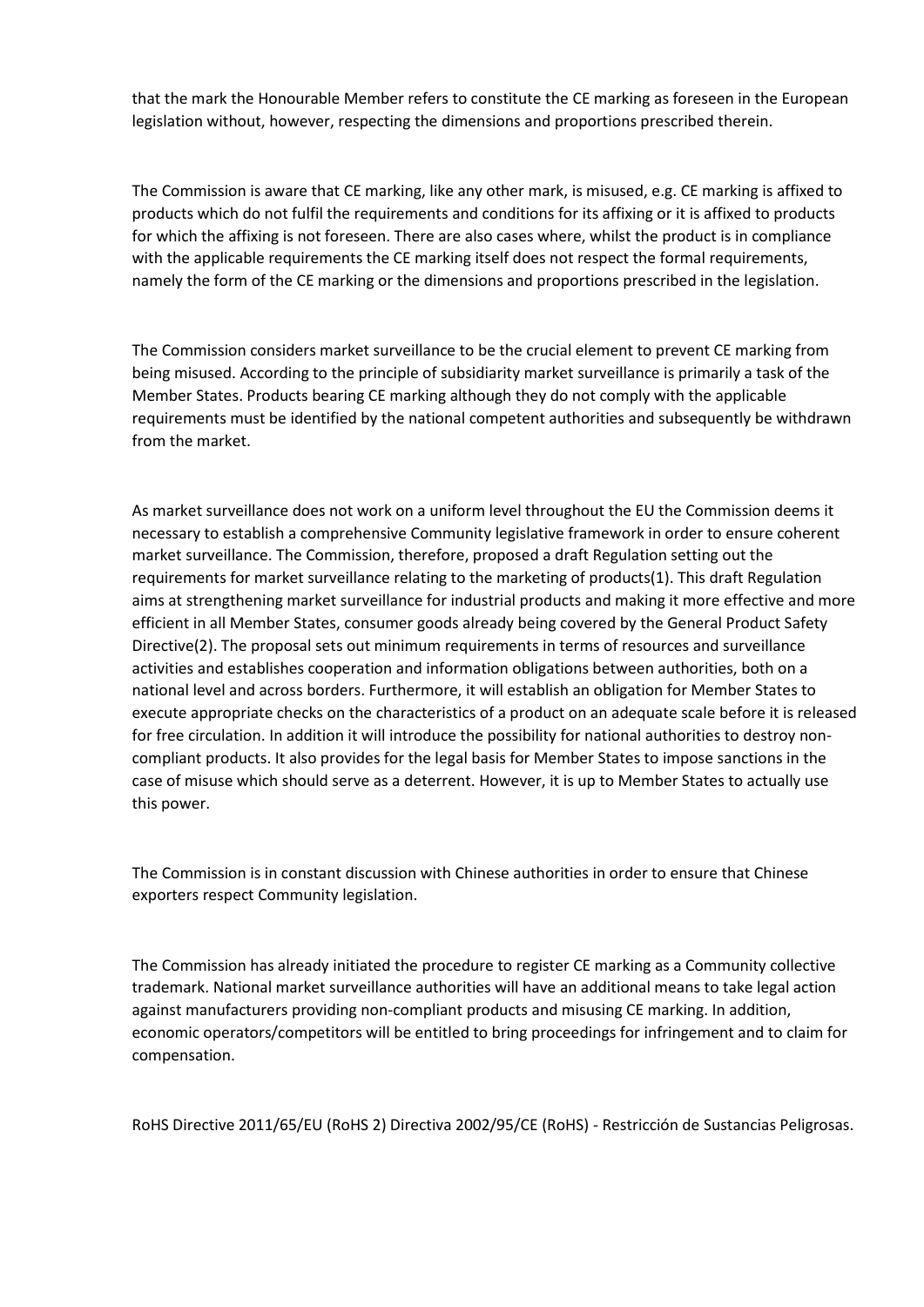RoHS (Restriction of Hazardous Substances) - Directiva 2002/95/CE, que limita el contenido de sustancias nocivas:

- 1. plomo (Pb)
- 2. mercurio (Hg)
- 3. cadmio (Cd)
- 4. cromo hexavalente (cromo VI o Cr6 +)
- 5. bifenoles polibromados (PBB)
- 6. éter difenol polibromado (PBDE)

PBB y PBDE se utilizan como aditivos - retardadores de fuego en la producción de plásticos

 Directiva RoHS (Restriction of use of Hazardous substances – Restricción en el uso de Sustancias Peligrosas) regula el uso de plomo y otros componentes potencialmente peligrosos en aparatos eléctricos y electrónicos. El 1 de Julio de 2006 la Directiva 2002/95/CE entró en vigor en toda la Comunidad Europea. El objetivo de la Directiva - limitar la aplicación de estas seis principales sustancias peligrosas en aparatos eléctricos y electrónicos y proporcionar un nivel de protección para la salud humana y el medio ambiente.

RoHS DIRECTIVA 2011/65/UE DEL PARLAMENTO EUROPEO Y DEL CONSEJO de 8 de junio de 2011 sobre restricciones a la utilización de determinadas sustancias peligrosas en aparatos eléctricos y electrónicos

La directiva RoHS establece límites precisos de los niveles aceptables, y cuya observancia es obligatoria.

 La Directiva RoHS se aplica a las siguientes categorías de productos: electrodomésticos, equipos de telecomunicaciones y equipos de tecnología de la información, electrónica de consumo, aparatos de alumbrado, herramientas eléctricas, juguetes, productos de ocio y deportivos, máquinas expendedoras, l bombillas, etc.

DIRECTIVA DELEGADA (UE) 2015/863 DE LA COMISIÓN de 31 de marzo de 2015 por la que se modifica el anexo II de la Directiva 2011/65/UE del Parlamento Europeo y del Consejo en cuanto a la lista de sustancias restringidas. Añadidas nuevas sustancias - El ftalato de bis(2-etilexilo) (DEHP), el ftalato de bencilo y butilo (BBP), el ftalato de dibutilo (DBP) y el ftalato de diisobutilo (DIBP)

Harmonised Standards and Legislation

2001/95/CE (Directive 92/59/EEC) Directiva sobre seguridad general de la producción The General Product Safety Directive (GPSD)

Certificación CE, Entrega de los productos en la Unión Europea

Directivas de la UE

Ficha técnica

Certificado de Conformidad CE Certificate of Compliance CE

MARCADO (Marking CE) con la marca de la CE Directiva 768/2008/CE (93/68/CEE, 93/465/CEE)